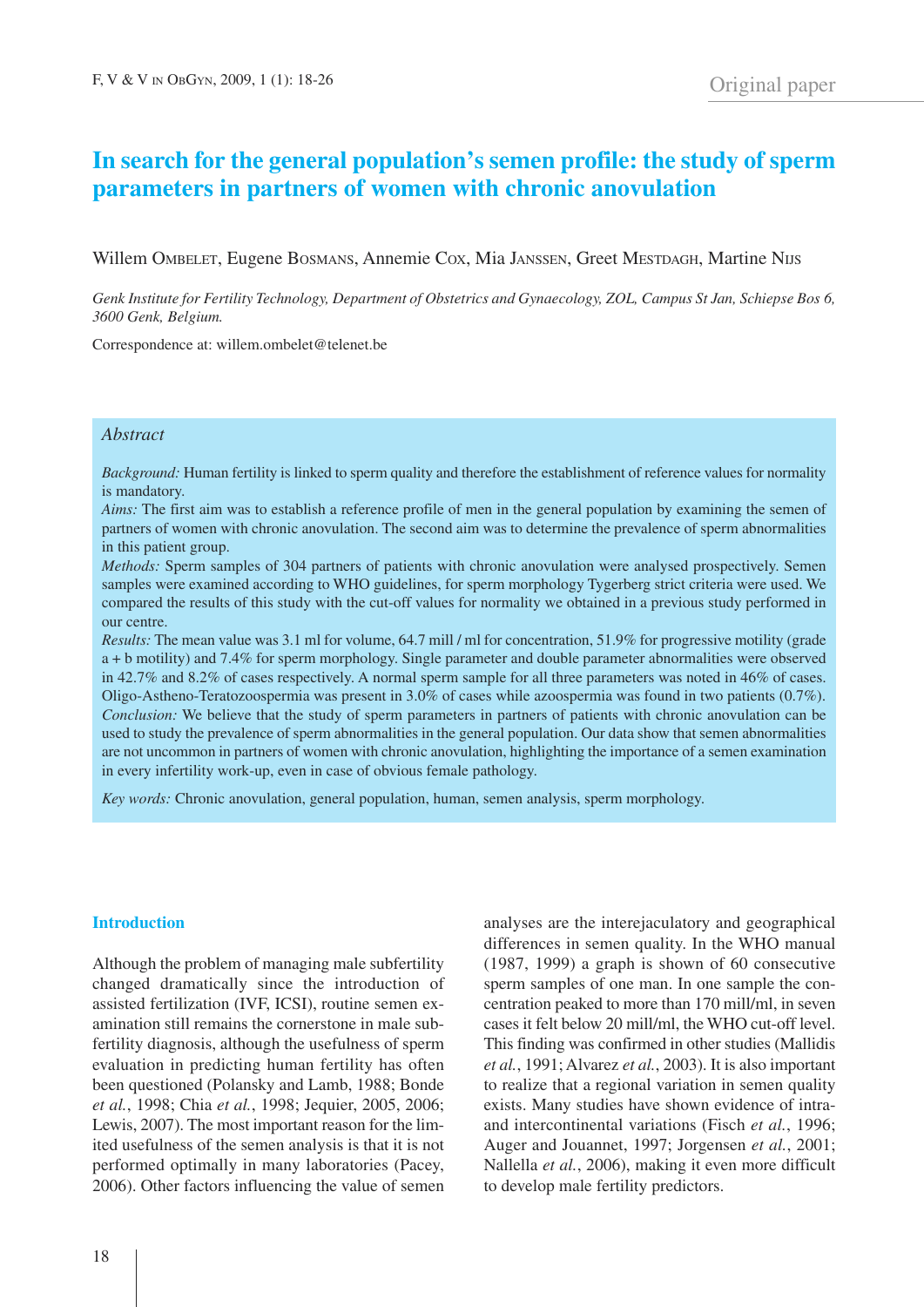**Table 1.** — Threshold levels for semen parameters in a fertile versus subfertile population using ROC (= receiver-operating characteristic) or CART = calcification and regression tree) or based on the assumed incidences of subfertile male in the respective populations (P10 = percentile 10 of the fertile population).

| First author   | Country      | Year of<br>Publication | Morphology<br>$(\%$ normal) | Progressive<br>motility $(\%)$ | Concentration<br>(mill/ml) |
|----------------|--------------|------------------------|-----------------------------|--------------------------------|----------------------------|
| Ombelet (P10)  | Belgium      | 1997                   | $5\%$                       | 28%                            | 14.3                       |
| Ombelet (ROC)  |              |                        | 10%                         | 45%                            | 34                         |
| Gunalp $(P10)$ | Turkey       | 2001                   | $5\%$                       | $30\%$                         | 9.0                        |
| Gunalp (ROC)   |              |                        | $10\%$                      | 52%                            | 34                         |
| Menkveld (P10) | South Africa | 2001                   | $3\%$                       | 20%                            | 20                         |
| Menkveld (ROC) |              |                        | $4\%$                       | 45%                            | 20                         |
| Guzick (CART)  | <b>USA</b>   | 2001                   | $9\%$                       | $32\%$                         | 13.5                       |
| Haugen $(P10)$ | Norway       | 2006                   | $4\%$                       | 43%                            | 16.9                       |
| Ho (P10)       | Singapore    | 2007                   | $3\%$                       | 28%                            |                            |
| Ho (ROC)       |              |                        | 7%                          | 50%                            |                            |

Since many decades more sophisticated tests such as sperm function tests, assessment of nuclear and mitochondrial DNA and oxidative stress tests were introduced to increase the accuracy of semen testing, but some of the promising initial data have already been questionned (Lewis 2007; Collins *et al.*, 2008).

From a clinician's point of view a routine semen examination remains the most important parameter in deciding which treatment will be used. The conventional parameters given most importance are the concentration, progressive motility (grade  $a + b$ motility) and sperm morphology. Other popular additional tests are the vitality test or hypo-osmotic swelling test (HOST) and the presence of anti-sperm antibodies (Lewis, 2007).

If semen analyses are used in clinical practice to assess the male fertility potential, the methods for semen examination should be standardized and threshold values for fertility/subfertility should be calculated for the most important semen parameters. Although the WHO (1999) suggests that each laboratory should determine its own reference range for each variable, until today only six studies have been attempted to define threshold values for normality by comparing a fertile with an infertile population in their specific population (Table 1, Ombelet *et al.*, 1997a; Gunalp *et al.*, 2001; Menkveld *et al.*, 2001; Guzick *et al.*, 2001; Haugen *et al.*, 2006; Ho *et al.*, 2007). In most studies the predictive power of sperm parameters was calculated using the ROC (receiver-operating characteristic) curve. Guzick *et al.* (2001) used the calcification and regression tree (CART) for analysis. By using ROC analysis a cut-off point for normality can be calculated with a relatively high sensitivity and specificity, but with low positive predictive value. According to such threshold values too many men will be classified as subfertile probably leading to unnecessary

and costly infertility treatment (van der Merwe *et al.*, 2005). Others have used the  $10<sup>th</sup>$  percentile of the fertile population as the cut-off value which seems to be more advisable for clinical use since these values have a much higher positive predictive value, with the negative predictive value not much lower compared to the higher cut-off values based on ROC curves. A summary of the different cut-off values published in the literature is shown in Table 1.

Also important but difficult to obtain is the study of the sperm profile in a general population. To select a population not biased by important interfering factors is not easy because the population we are searching for has to be a mirror of the general population during the reproductive period. Using donors of a semen donor insemination program as the reference population for normality is certainly not the best option since this population is positively biased for fertility. Army recruits are biased by age. Partners of tubal factor patients can be biased by a positive history of infection (tubal factor due to pelvic infection) or a good fertility history (women with tubal sterilisation). A good reference group to study semen profiles in a general population are partners of women who have been diagnosed to have chronic anovulation. Patients with chronic anovulation are not infrequently seen in an infertility clinic and it is very easy to convince the partners to deliver a semen sample.

On the other hand, when the diagnosis of chronic anovulation is made during an infertility work-up, it is not uncommon that ovulation induction with timed coitus are offered as a first line treatment without examining a sperm sample. To investigate the prevalence of sperm abnormalities in partners of patients with chronic anovulation was a secondary goal of this prospective study.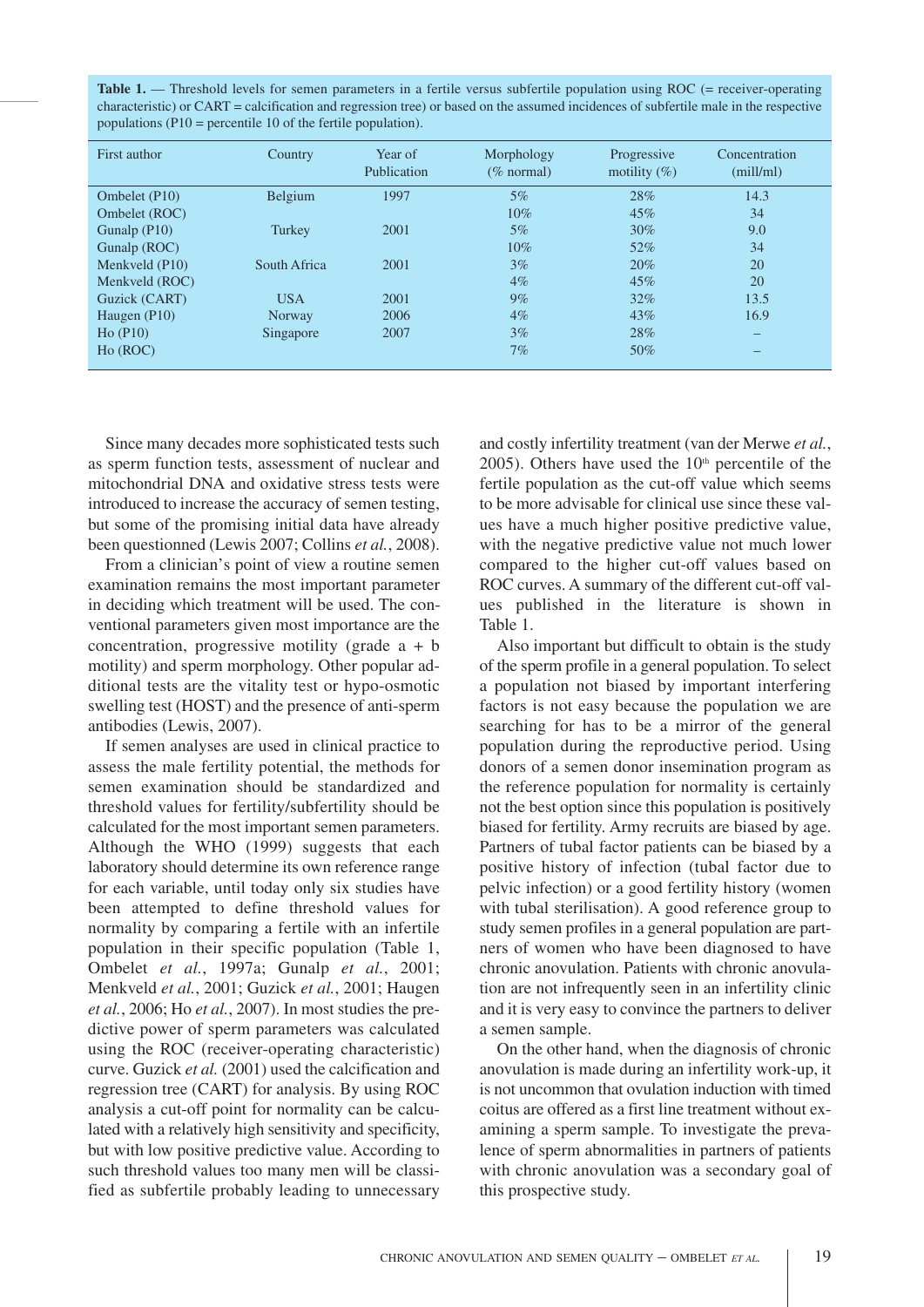# **Materials and Methods**

All sperm samples of 304 consecutive partners of patients with chronic anovulation were analysed prospectively during a 10-years period from 01-01- 1999 until 31-12-2008 at the Genk Institute for Fertility Technology. Chronic anovulation was defined as fewer than 3 menstrual periods per year. Patients were classified according to the WHO classification for anovulation (Figure 1). Patients delivered a fresh semen sample after two days of abstinence. None of the men reported fever or other illnesses during the 8 weeks prior to and during the study. Semen samples were processed within 1 hour of production and liquefaction. Semen analysis was performed according to World Health Organization (WHO, 1992, 1999) guidelines by the same laboratory technician. In our laboratory standardisation of sperm analysis is ensured by participation in internal (monthly) and external quality assessment schemes (organised by the Belgian Scientific Institute of Department of Health). The following fresh WHO semen parameters were studied: volume, concentration, morphology grade a motility, progressive motility (grade a + b), the hypo-osmotic swelling test (HOST) and antisperm antibodies IgG and IgA. Motility was analysed on a wet semen preparation on a glass slide at  $37^{\circ}$ C, using a fixed volume (14.5 µl for neat semen and 18.5 µl for prepared or washed semen). The grading system described by the WHO (1992, 1999) was implemented: Grade a motile spermatozoa are rapid progressive spermatozoa with a speed of 25 µm/sec; grade b spermatozoa are slow progressive with a speed of 5-24 µm/sec; grade c spermatozoa are non-progressive sperm cells and grade d spermatozoa are immotile spermatozoa. Sperm morphology was scored using strict criteria (Kruger *et al.*, 1986, 1988) on Papanicolau modified stained sperm smears. Sperm concentration was determined using the haemocytometer method on two separate sperm preparations of the semen sample, one for each side of the Neubauer counting chamber.

A hypo-osmotic swelling test was performed in 275 semen samples (Jeyendran *et al.*, 1984). In our search for seminal antisperm antibodies, we performed the modified mixed antiglobin reaction (MAR) for immunoglobulin G and A (SpermMar, Fertipro, Belgium) (Jager *et al.*, 1978; Andreou *et al.*, 1995).

Using the MedCalc programme, summary statistics of different sperm parameters were calculated. The results of this study were compared with the results obtained in a previous study (Ombelet *et al.*, 1997a), using the threshold levels for normality based on the  $10<sup>th</sup>$  percentile of the fertile population.

The cut-off values used were 14.3 mill/ml for concentration, 28% for progressive motility, 5% for sperm morphology and 48% for HOST. The results were also compared with the WHO (1992) cut-off values. Subsequently the percentage of abnormal results could be examined for all investigated semen parameters in our study population. The study was approved by our local ethical committee.

# **Results**

Three hundred and four different sperm samples of partners with chronic anovulation could be evaluated. The women were classified as WHO class I (hypogonadotropic hypogonadal anovulation) in 6.9% of cases. The majority of women (83.2%) were WHO class II anovulatory patients, most of them with polycystic ovary syndrome (PCOS). In 9.3% of the studied patients a premature ovarian failure or ovarian resistance could be observed (Table 2, Fig. 1).

Two cases of azoospermia could be detected (0.7%). The mean and median values for the most conventional sperm parameters were the following: 3.1 and 2.8 ml for volume, 64.7 and 57.0 mill/ml for sperm count, 16.2 and 16.0% for grade a motility, 51.9 and 54.0% for progressive motility and 7.4 and 7.0% for sperm morphology (Fig. 2). As mentioned before, we compared the results of this study with the threshold values for normality observed in a previous study using cut-off values for normality based on the  $10<sup>th</sup>$  percentile of a fertile population (Table 1, Ombelet *et al.*, 1997a). An abnormal result for concentration (Oligozoospermia) and motility (Asthenozoospermia) was shown in respectively 10.2% and 27.3% of the samples. In 29.9% a low sperm morphology score could be found (Teratozoospermia). If we compared our results with the threshold levels described by the WHO (1999), oligozoospermia and asthenozoospermia were found in respectively 13.8 and 55.9% of cases. For sperm morphology all samples (100%) should be classified as teratozoospermic if the WHO cut-off values are used. Table  $3 \& 4$  show the distribution of the different sperm abnormalities. A normal sperm sample for all investigated parameters was noted in 46% of our patients. Figure 3 shows the percentages of the combination of abnormalities. Single parameter abnormalities and double parameter abnormalities were observed in 42.7% and 8.2% of cases respectively. Oligo-astheno-teratozoospermia (OAT) was present in 3.0%.

A subnormal HOST was found in 8.3% and 8.5% of cases using the Genk and WHO cut-off values respectively. A positive MAR for IgG and/or IgA  $($  > 50%) was observed in 6 cases  $(2.2\%)$ .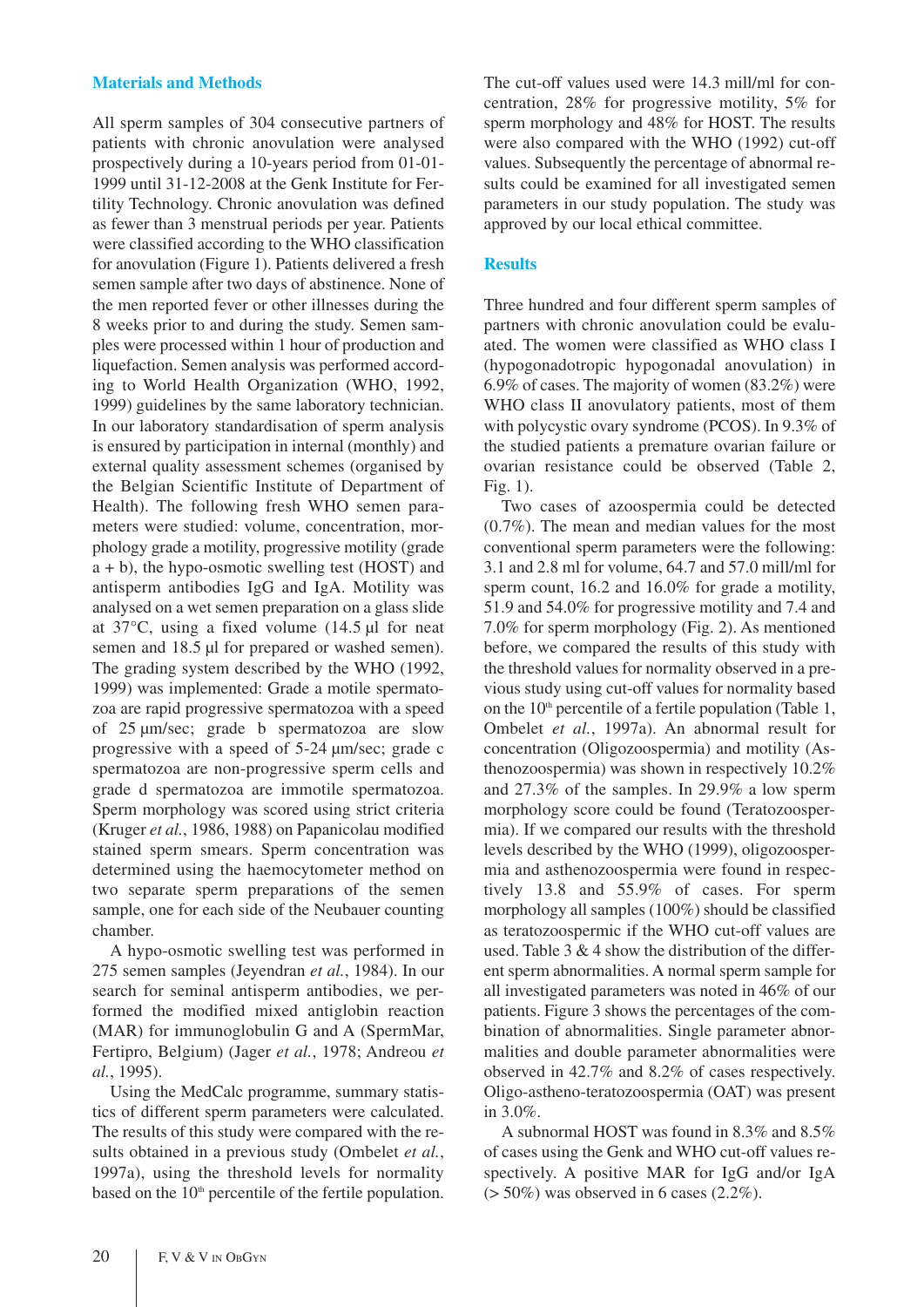| <b>Table 2.</b> — General data of the studied population of 304 couples (WHO Classification of anovulation). |                 |      |        |           |  |
|--------------------------------------------------------------------------------------------------------------|-----------------|------|--------|-----------|--|
|                                                                                                              | Number $(\%)$   | Mean | Median | Range     |  |
| Age Women                                                                                                    |                 | 29.7 | 29.0   | 19-45     |  |
| Age Men                                                                                                      |                 | 32.2 | 31.0   | $20 - 63$ |  |
| <b>WHO Class I</b>                                                                                           | $21/304(6.9\%)$ |      |        |           |  |
| <b>WHO Class II</b>                                                                                          | 253/304 (83.2%) |      |        |           |  |
| WHO Class III                                                                                                | $30/304(9.8\%)$ |      |        |           |  |

# **Discussion**

There is general agreement that standardization of semen analysis is useful and essential, but this is where the consensus ends. According to previous reported questionnaires (Helmerhorst *et al.*, 1995; Ombelet *et al.*, 1997b), there is a wide divergence in opinion as to what can be considered as normal semen. Sperm analysis results show a wide range of values for any given sample, most probably not only related to different methodology, but also as a result of persistent errors in laboratory evaluation of sperm samples (Matson, 1995; Ombelet *et al.*, 1997d; Cooper *et al.*, 2002; Pacey, 2006; Lewis, 2007).

An important breakthrough in the history of semen analysis was the publication of the WHO guidelines for semen analysis (WHO, 198O), three times revised during the following twenty years (WHO, 1987, 1992, 1999). The WHO criteria published in 1992 and 1999 were obviously authority based and not based on evidence. Meanwhile, more stringent criteria for sperm morphology assessment known as the Tygerberg strict criteria were introduced by Kruger and Menkveld (Kruger *et al.*, 1986,

1988; Menkveld *et al.*, 1990). When using strict Tygerberg criteria for sperm morphology, many reports showed an excellent association of sperm morphology and fertilization, not only in vitro (Kruger *et al.*, 1986; 1988; Oehninger *et al.*, 1988; Ombelet *et al.*, 1994, 1995) but also in vivo (Ombelet *et al.*, 1997a; 1997c, Van Waart *et al.*, 2001; Lee *et al.*, 2002; Slama *et al.*, 2002 ). On the other hand, several quality control studies also demonstrated that considerable variation existed with visual evaluation of sperm morphology, not only between but also within different observers (Cooper *et al.*, 1992; Ombelet *et al.*, 1997b; 1997d; Keel *et al.*, 2002, Eustache and Auger, 2003). Identical conflicting results considering the quality of semen examinations was described for all semen parameters in so far that accreditation should be mandatory for all andrology laboratories in order to improve the standards of accuracy and to justify the value of a semen analysis in any clinical situation (Jequier 2005, 2006).

Concerning the study for 'normal' ranges for fertile and infertile sperm, Bonde *et al.* (1998) studied the association between semen quality and the probability of conception in a single menstrual cycle in

#### **WHO Class 1: Hypogonadotropic hypogonadal anovulation**

Women with low or low-normal serum follicle-stimulating hormone (FSH) concentrations and low serum estradiol concentrations due to decreased hypothalamic secretion of gonadotropin-releasing hormone (GnRH) or pituitary unresponsiveness to GnRH.

#### **WHO Class 2: Normogonadotropic normoestrogenic anovulation**

Normal amounts of gonadotropins and estrogens are possible FSH secretion during the follicular phase of the cycle is normal. This group includes women with polycystic ovary syndrome (PCOS).

#### **WHO Class 3: Hypergonadotropic hypoestrogenic anovulation**

The primary causes are premature ovarian failure (absence of ovarian follicles due to early menopause) and ovarian resistance (follicular form).

#### **Hyperprolactinemic anovulation**

These women are anovulatory because of hyperprolactinemia. They may have regular anovulatory cycles, but most have oligomenorrhea or amenorrhea. Their serum gonadotropin concentrations are usually normal.

### *Fig. 1.* — World Health Organization classification of anovulation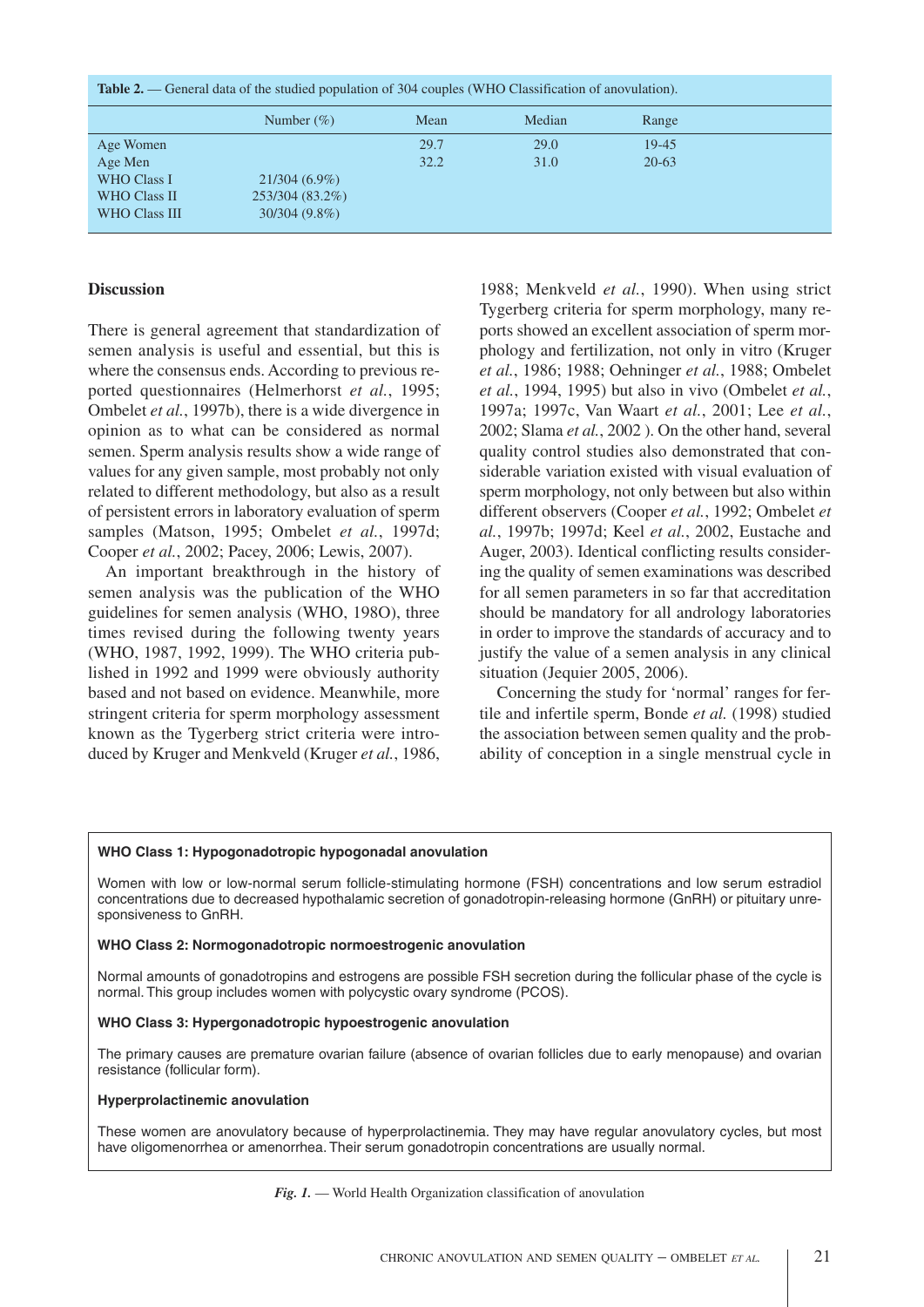| Volume (ml)                                |                      | $\frac{1}{2}$                |  |
|--------------------------------------------|----------------------|------------------------------|--|
| Range                                      | $0.2 - 8.4$          |                              |  |
| Arithmic mean (95% CI)                     | $3.1(3.0-3.3)$       |                              |  |
| Median (95% CI)                            | $2.8(2.6-3.1)$       |                              |  |
| Percentile 5-10-90                         | $1.0 - 1.4 - 5.2$    | ä.<br>to and                 |  |
|                                            |                      |                              |  |
| Concentration (mill/ml)                    |                      | VCF                          |  |
| Range                                      | $0.0 - 257.0$        | 200<br>×                     |  |
| Arithmic mean (95%CI)                      | 64.7 (59.8-69.5)     | FIE)                         |  |
| Median (95% CI)                            | 57.0 (51.0-65.2)     | <b>SOC</b>                   |  |
| Percentile 5-10-90                         | $8.0 - 12.8 - 120.0$ |                              |  |
| Morphology (%)                             |                      | ø÷                           |  |
| Range                                      | $0.0 - 23.0$         | $25 +$                       |  |
| Arithmic mean (95%CI)                      | $7.4(6.9-7.9)$       | $15 -$<br>12 <sub>1</sub>    |  |
| Median (95% CI)                            | $7.0(6.0-8.0)$       |                              |  |
| Percentile 5-10-90                         | $1.0 - 1.5 - 13.5$   | Tel. Ms                      |  |
| Motility grade A (%)                       |                      |                              |  |
| $0.0 - 49.0$<br>Range                      |                      |                              |  |
| Arithmic mean (95%CI)                      | 16.2 (15.0-17.4)     | والتالية                     |  |
| Median (95% CI)                            | 16.0 (14.0-17.0)     |                              |  |
| Percentile 5-10-90                         | $2.0 - 3.0 - 30.0$   | emme<br><b>TIME</b><br>mat A |  |
| Progessive motility (grade $a + b$ ) (%)   |                      | x.                           |  |
| Range                                      | $0.0 - 82.0$         |                              |  |
| Arithmic mean (95% CI)                     | 51.9 (50.4-53.4)     | $-3.8 - 5.4$                 |  |
| Median (95% CI)                            | 54.0 (53.0-56.0)     | $rac{8}{1}$                  |  |
| Percentile 5-10-90                         | $26.7 - 36.9 - 66.0$ | 9.88                         |  |
| $HOST$ $%$                                 |                      |                              |  |
| Range                                      | $21.0 - 90.0$        |                              |  |
| Arithmic mean (95%CI)                      | 65.1 (63.6-66.6)     |                              |  |
| Median (95% CI)<br>65.0 (64.0-67.0)        |                      |                              |  |
| Percentile 5-10-90<br>$42.0 - 50.0 - 80.0$ |                      | HT                           |  |

*Fig.* 2. — Semen profile results of 304 partners of infertile women with chronic anovulation (CI = Confidence Interval, HOST = hypoosmotic swelling test).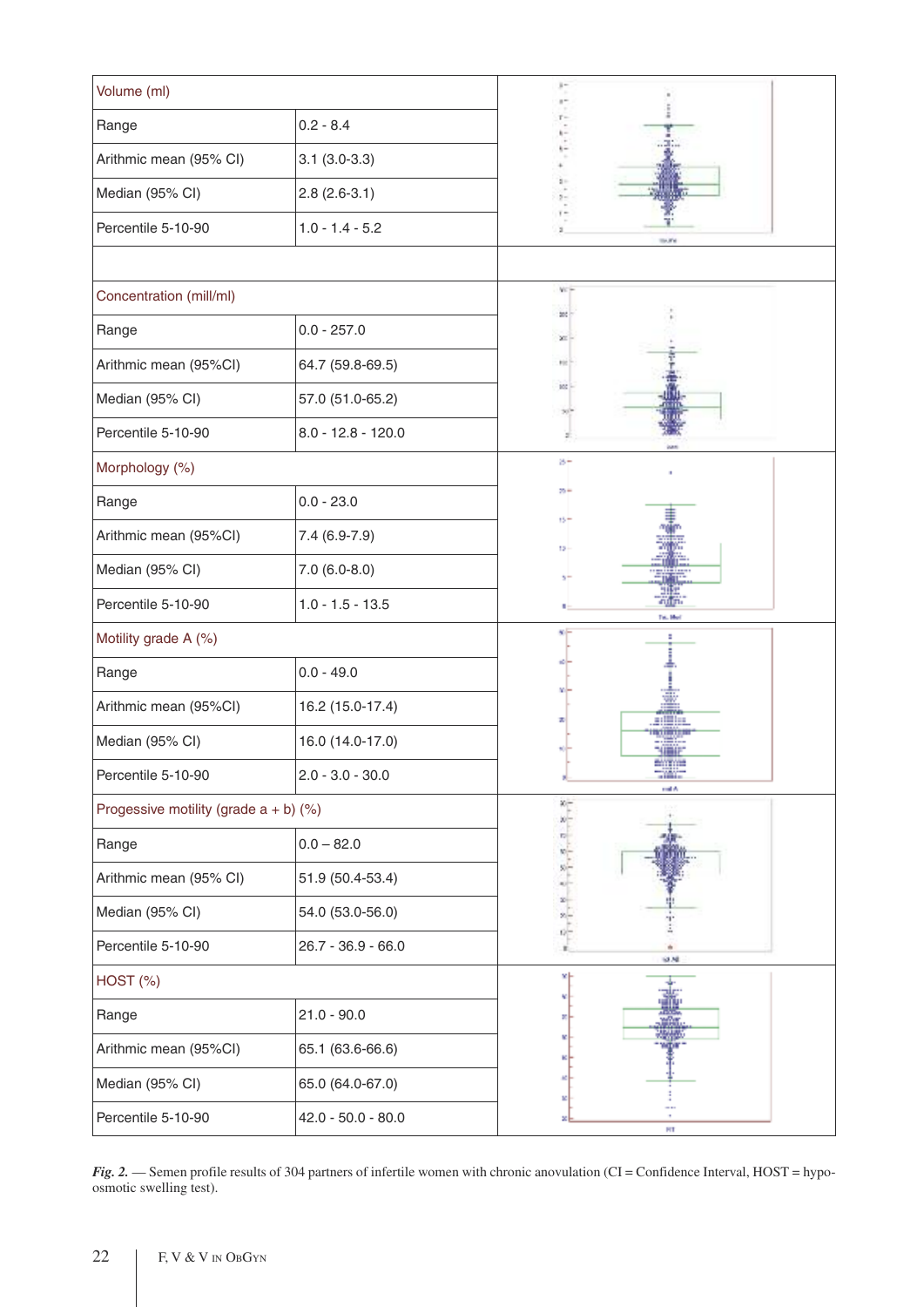| <b>Table 3.</b> — Characteristics of sperm abnormalities in semen samples of 304 partners of women with chronic anovulation (HOST) |
|------------------------------------------------------------------------------------------------------------------------------------|
| $=$ hypo-osmotic swelling test, O = Oligozoospermia, A = Asthenozoospermia, T = Teratozoospermia). Thresholds levels for           |
| normality are based on the Percentile 10 of a fertile population in the same centre (Ombelet <i>et al.</i> , 1997).                |

|                                                  | Number                      | $\%$     |  |
|--------------------------------------------------|-----------------------------|----------|--|
| No sperm defects - Normozoospermia               | 140                         | 46.0%    |  |
| Single parameter defect                          | 128                         | $42.7\%$ |  |
| Oligozoospermia (< 14.3 mill/ml)                 |                             | $2.3\%$  |  |
| Asthenozoospermia $\approx 28\%$ total motility) | 60                          | $19.7\%$ |  |
| Teratozoospermia ( $< 5\%$ normal forms)         | 61                          | 20.0%    |  |
| Double parameter defect                          | 25                          | $8.2\%$  |  |
| Oligo-Asthenozoospermia                          | 4                           | $1.3\%$  |  |
| Oligo-Teratozoospermia                           | 11                          | $3.6\%$  |  |
| Astheno-Teratozoospermia                         | 10                          | $3.3\%$  |  |
| Triple parameter defect (OAT)                    | 9                           | $2.9\%$  |  |
| Azoospermia                                      | $\mathcal{D}_{\mathcal{L}}$ | $0.7\%$  |  |
| $HOST \left( < 48\% \right)$                     | 23/275                      | 8.3%     |  |
| Ig G +/- IgA sperm antibodies $> 50\%$           | 6/267                       | $2.2\%$  |  |

Danish couples. The association between semen quality and likelihood of pregnancy was assessed by logistic regression, adjusted for sexual activity and female factors associated with low fertility. The probability of conception increased with increasing sperm concentration up to 40 mill/ml, but higher sperm densities were not associated with additional likelihood of pregnancy. Sperm morphology was strongly related to likelihood of pregnancy independently of sperm concentration. Semen volume and motility were of limited value in pregnancy prediction. Slama *et al.* (2002) reported on the results of a large multicentric study in which 942 pregnant women from Copenhagen, Edinburgh, Paris and Turku who conceived without medical intervention were asked for their time to pregnancy (TTP). Their results highlight the importance of sperm morphology parameters and indicate that the effect of proportion of normal sperm on TTP may be independent

of sperm concentration. According to Nallella *et al.* (2006) sperm motility and concentration provide more accurate information than morphology (WHO and Tygerberg strict criteria) during infertility evaluation. They concluded that redefining the reference values for concentration and morphology may significantly increase the importance of a routine semen analysis. Other studies in search for normal semen ranges for fertile and infertile men used many different population groups such as "presumed fertile" (Fish *et al.*, 1996; Saidi *et al.*, 1999), pregnant wives (Chia *et al.*, 1998; Swan, 2006) or spontaneous pregnancy (Iwamoto *et al.*, 2006; Gao *et al.*, 2008).

Until now, only six studies succeeded to find threshold values and to discriminate between fertile and infertile men by comparing a fertile and infertile population (Table 1, Ombelet *et al.*, 1997a; Gunalp *et al.*, 2001; Guzick *et al.*, 2001; Menkveld *et al.*, 2001; Haugen *et al.*, 2006; Ho *et al.*, 2007).

| <b>Table 4.</b> — Individual sperm characteristics in our population. Results were considered abnormal if they were below the thresholds   |
|--------------------------------------------------------------------------------------------------------------------------------------------|
| values for normality based on (1) the WHO classification (1999) or (2) the $10th$ Percentile of a fertile population in the Genk Institute |
| for Fertility Technology (Ombelet <i>et al.</i> , 1997a).                                                                                  |
|                                                                                                                                            |

| Number of men | % of abnormal results |
|---------------|-----------------------|
|               |                       |
| 31/304        | $10.2\%$              |
| 20/304        | $6.6\%$               |
|               |                       |
| 42/304        | 13.8%                 |
| 33/304        | 10.8%                 |
|               |                       |
| 170/304       | 55.9%                 |
| 89/304        | 29.2%                 |
|               |                       |
| 292/292       | 100.0%                |
| 91/292        | 31.1%                 |
|               |                       |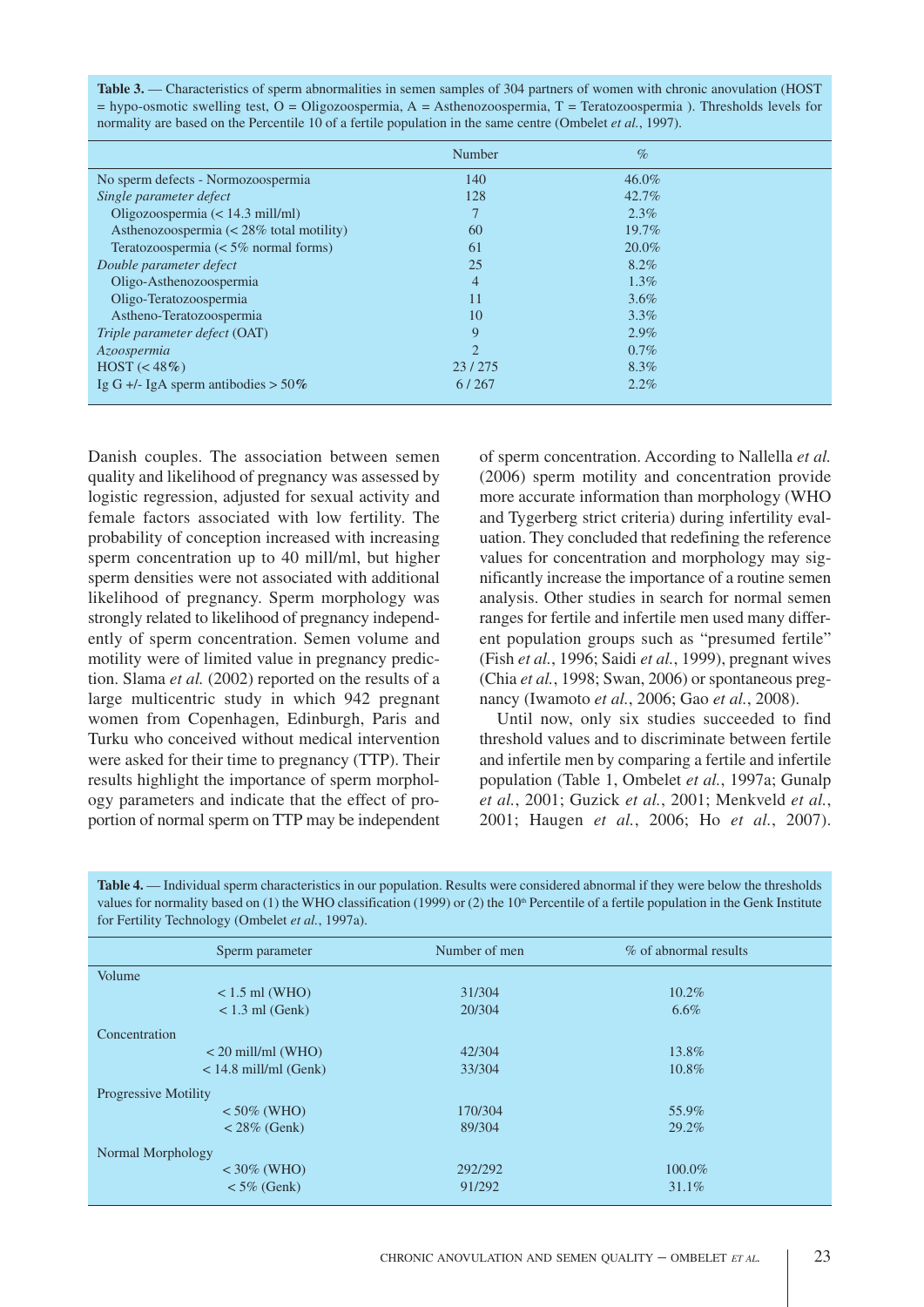

*Fig. 3.* — Distribution of single, double and triple semen abnormalities in a cohort of 304 semen samples of husbands of women with chronic anovulation.

Although it seems that threshold values for sperm concentration, motility, and morphology can be used to classify men as subfertile, of indeterminate fertility, or fertile, none of the measures, however, are diagnostic of infertility.

To establish semen profiles for men in the general population, Lemcke *et al.* (1997) analysed the semen parameters of 187 men attending the Institute of Reproductive Medicine between 1977 and 1993 as volunteers for clinical studies. More than half of the ejaculates of these healthy men showed at least one abnormal parameter, so that only 46% of the volunteers could be classified as being 'normozoospermic' according to WHO guidelines. They concluded that the limits of normality for semen parameters may require redefinition.

According to a structured review of the literature published on semen parameters and in vivo fertility potential and to establish fertility/subfertility thresholds for sperm morphology using Tygerberg strict criteria, sperm concentration, and sperm motility, van der Merwe *et al.* (2005) suggested that thresholds of < 5% normal sperm morphology, a concentration < 15 mill / ml and a progressive motility of < 30% should be used to identify the subfertile male.

In our study, sperm parameters were analysed in a reference population of 304 partners of patients with chronic anovulation. We found that individual sperm parameters were below the cut-off value for normality in more than 40% of samples. Sperm morphology turned out to be the most common sperm abnormality in our population with 20% of cases below 5%. According to our results, teratozoospermia and asthenozoospermia are very common in our population. We found a normal sperm sample  $(concentration > 14.3$  mill/ml, progressive motility  $> 28\%$  and sperm morphology  $> 5\%$ ) in 46% of our patients. Surprisingly, the same figure (46% normozoospermia) was also described in two other studies (Lemcke *et al.*, 1997; Siebert *et al.*, 2007). Oligo-astheno-teratozoospermia was found in 3.0% of cases. Our results highlight the importance of studying the fertility potential of both partners and it seems that a lot of woman conceive with 'so-called' subfertile men. On the other hand, in the diagnostic evaluation of couples with women diagnosed as subfertile due to chronic anovulation, the examination of a sperm sample is often neglected although our study proves that an abnormal semen analysis is not infrequently found in this population group.

The clinical significance of antisperm antibodies (ASA) in male subfertility remains unclear. Most studies demonstrate a clear association between sperm surface antibodies and the fertility potential of the male (Adeghe *et al.*, 1988; Hammitt *et al.*, 1988; Acosta *et al.*, 1994; Lombardo *et al.*, 2001). Although Barratt *et al.* (1992) demonstrated a lack of correlation between low (< 10%) and moderate (< 50%) ASA positive binding cases and the probability of conception or the time to conception, it is generally accepted that male subfertility may be caused by the presence of sperm surface antibodies, at least if a level of more than 50% binding is reached. In our study, severe ASA positive binding (> 50% for IgG and/or IgA) was observed in only six cases (2.2%).

Another interesting semen parameter is the hypoosmotic swelling test (HOST). This parameter has been proposed as a useful assay for the evaluation of the functional competence of the human sperm membranes. However, the usefulness of the hypoosmotic swelling test for evaluation of human sperm quality remains questionable due to conflicting reports (Uchida *et al.*, 1992; van den Saffele *et al.*, 1992; Datta *et al.*, 1996; Tartagni *et al.*, 2002). According to Check *et al.* (1995), the achievement of pregnancies in vivo is rare in couples where the male partner has defective sperm membranes as shown by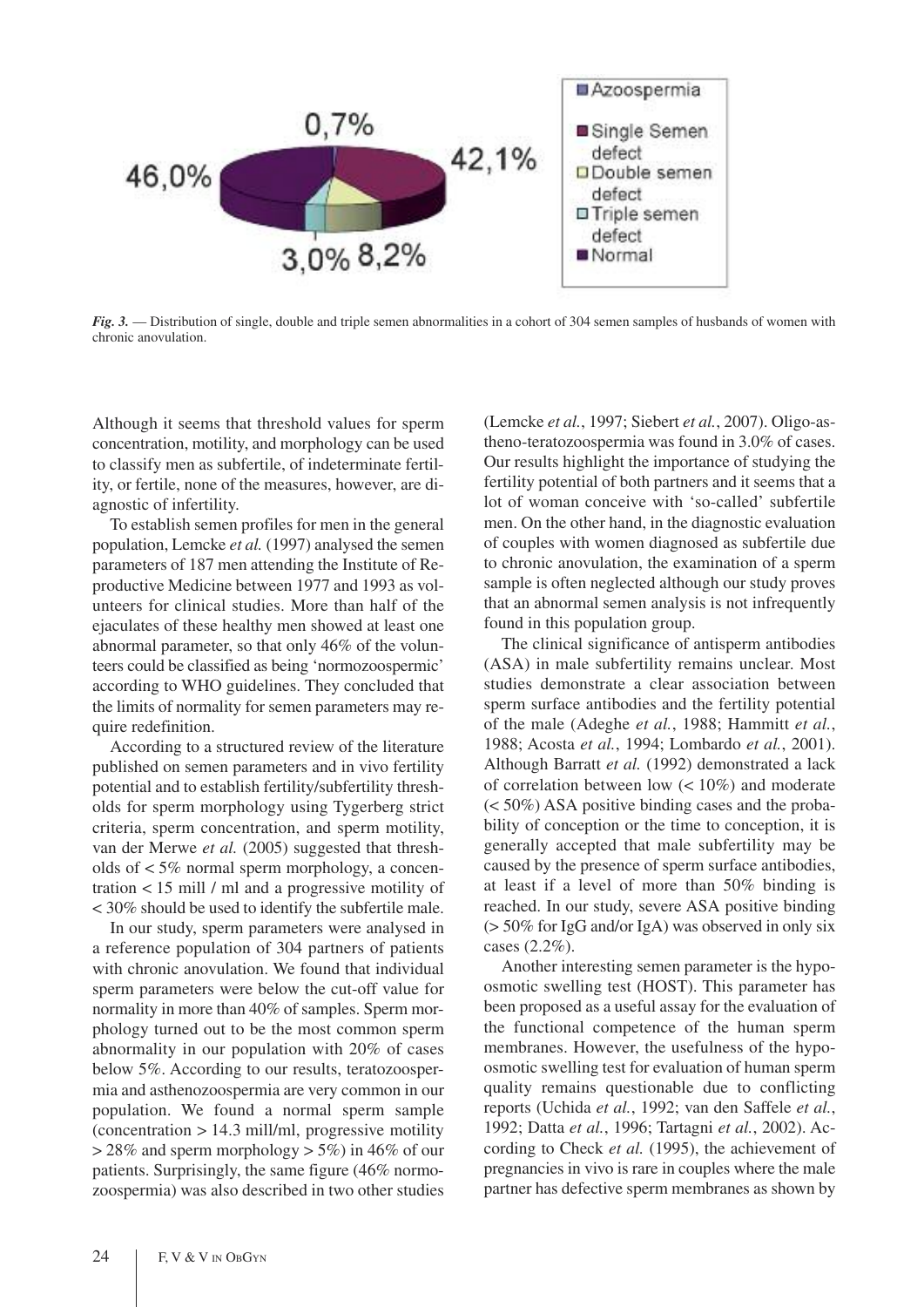HOST scores of < 50%. The same author claims that a subnormal hypo-osmotic swelling test does not result in fertilization failure, but implantation failure (Check, 2006). In our study, 8.3% of men had a subnormal HOST-score.It is obvious that more prospective studies in well-defined cohorts of men in various populations are required to evaluate the potential effect of different external (environmental) factors on male reproductive health. Subsequently, it is really important from an epidemiological point of view that the fertility status of different populations are examined and compared. Prevention of male subfertility remains an important goal, but this goal can only be achieved if more information is available on the present fertility potential in different populations.

This paper describes the results of the first study examining the sperm profile in partners of women with chronic anovulation. Because this patients group is unbiased by selection for male fertility prognostic factors, it can be used as a reference group to study sperm quality in the general population. This might prove an important tool in male infertility research. This novel strategy may open the way to better epidemiological studies on sperm quality in the future.

## **Acknowledgments**

We would like to thank Ingrid Jossa for the secretarial support.

## **References**

- Acosta A, van der Merwe J, Doncel G, Kruger T, Sayilgan A, Franken D, Kolm P. Fertilization efficiency of morphologically abnormal spermatozoa in assisted reproduction is further impaired by antisperm antibodies on the male partner's sperm. Fertil Steril. 1994;62:826-33.
- Adeghe J Male subfertility due to sperm antibodies: a clinical overview. Obstet Gynecol Surv. 1992;48:1-8.
- Alvarez C, Castilla JA, Martínez L, Ramírez JP, Vergara F, Gaforio JJ. Biological variation of seminal parameters in healthy subjects. Hum Reprod. 2003;18:2082-8.
- Andreou E, Mahmoud A, Vermeulen L, Schoonjans F, Comhaire F. Comparison of different methods for the investigation of antisperm antibodies on spermatozoa, in seminal plasma and in serum. Hum Reprod. 1995;10:125-31.
- Auger J, Jouannet P. Evidence for regional differences of semen quality among fertile French men. Fédération Francaise des Centres d'Etude et de Conservation des Oeufs et du Sperme humains. Hum Reprod. 1997;12:740-5.
- Barratt C, Dunphy B, McLeod I, Cooke I. The poor prognostic value of low to moderate levels of sperm surface-bound antibodies. Hum Reprod. 1992;7:95-8.
- Bonde JP, Ernst E, Jensen TK, Hjollund NH, Kolstad H, Henriksen TB, Scheike T, Giwercman A, Olsen J, Skakkebaek NE. Relation between semen quality and fertility: a population-based study of 430 first-pregnancy planners. Lancet. 1998;10;352(9135):1172-7.
- Check J, Stumpo L, Lurie D, Benfer K, Callan C. A comparative prospective study using matched samples to determine the influence of subnormal hypo-osmotic test scores of

spermatozoa on subsequent fertilization and pregnancy rates following in-vitro fertilization. Hum Reprod. 1995;10:1197- 1200.

- Check JH. The infertile male-diagnosis. Clin Exp Obstet Gynecol. 2006;33:133-9.
- Chia SE, Tay SK, Lim ST. What constitutes a normal seminal analysis? Semen parameters of 243 fertile men. Hum Reprod. 1998;13:3394-8.
- Collins JA, Barnhart KT, Schlegel PN. Do sperm DNA integrity tests predict pregnancy with in vitro fertilization? Fertil Steril. 2008;89:823-31.
- Cooper T, Neuwinger J, Bahrs S, Nieschlag E. Internal quality control of semen analysis. Fertil Steril. 1992;58:172-8.
- Cooper T, Bjorndahl L, Vreeburg J, Nieschlag E. Semen analysis and external quality control schemes for semen analysis need global standardization. Int J Androl. 2002;25:306-11.
- Datta S, Giri A, Datta A. Role of hypo-osmotic sperm swelling test in assisted reproduction. J Indian Med Assoc. 1996;94:440-2.
- Eustache F, Auger J. Inter-individual variability in the morphological assessment of human sperm: effect of the level of experience and the use of standard methods. Hum Reprod. 2003;18:1018-22.
- Fisch H, Ikeguchi EF, Goluboff ET. Worldwide variations in sperm counts. Urology. 1996;48:909-11.
- Gao J, Gao ES, Walker M, Yang Q, Wu JQ, Zhu QX, Wen SW. Reference values of semen parameters for healthy Chinese men. Urol Int. 2008;81:256-62.
- Gunalp S, Onculoglu C, Gurgan T, Kruger T, Lombard C. A study of semen parameters with emphasis on sperm morphology in a fertile population: an attempt to develop clinical thresholds. Hum Reprod. 2001;16:110-4.
- Guzick D, Overstreet J, Factor-Litvak P, Brazil C, Nakajima S, Coutifaris C, Carson S, Cisneros P, Steinkampf M, Hill J *et al.* National Cooperative Reproductive Medicine Network. Sperm morphology, motility, and concentration in fertile and infertile men. N Engl J Med. 2001;345:1388-93.
- Hammitt D, Muench M, Williamson R. Antibody binding to greater than 50% of the tail tip does not impair male fertility. Fertil Steril. 1988;49:1.
- Haugen TB, Egeland T, Magnus O. Semen parameters in Norwegian fertile men.
- J Androl. 2006;27:66-71.
- Helmerhorst F, Oei S, Bloemenkamp K, Keirse M. Consistency and variation in fertility investigations in Europe. Hum Reprod. 1995;10:2027-30.
- Ho LM, Lim AS, Lim TH, Hum SC, Yu SL, Kruger TF. Correlation between semen parameters and the Hamster Egg Penetration Test (HEPT) among fertile and subfertile men in Singapore. J Androl. 2007;28:158-63.
- Iwamoto T, Nozawa S, Yoshiike M, Hoshino T, Baba K, Matsushita T, Tanaka SN, Naka M, Skakkebaek NE, Jørgensen N. Semen quality of 324 fertile Japanese men. Hum Reprod. 2006;21:760-5.
- Jager S, Kremer J, van Slochteren-Draaisma T. A simple method of screening for antisperm antibodies in the human male: detection of spermatozoal surface IgG with the direct mixed antiglobulin reaction carried out on untreated fresh human semen. Int J Fertil. 1978;23:12-21.
- Jequier AM. Is quality assurance in semen analysis still really necessary? A clinician's viewpoint. Hum Reprod. 2005;20:2039-42.
- Jequier AM. The importance of diagnosis in the clinical management of infertility in the male. Reprod Biomed Online. 2006;13:331-5.
- Jeyendran R, Van der Ven H, Perez-Pelaez M, Crabo B, Zaneveld, L. Development of an assay to assess the functional integrity of the human sperm membrane and its relationship to other semen characteristics. J Reprod Fert. 1984;70:219-28.
- Jørgensen N, Andersen AG, Eustache F, Irvine DS, Suominen J, Petersen JH, Andersen AN, Auger J, Cawood EH, Horte A,